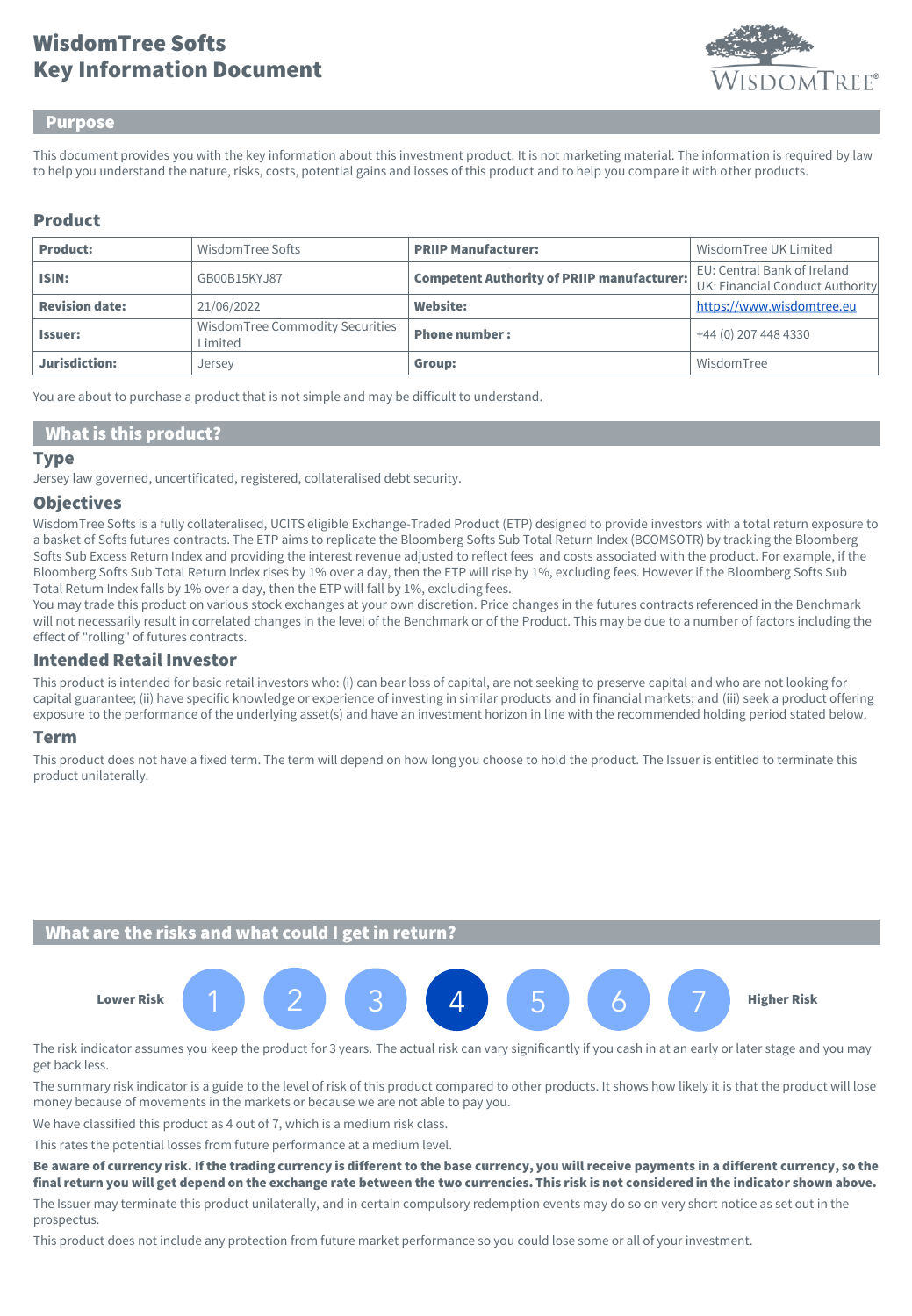# Key Information Document WisdomTree Softs



### Performance Scenarios

| <b>Recommended holding period: 3 years</b> |                                      |                             |                              |                              |  |  |
|--------------------------------------------|--------------------------------------|-----------------------------|------------------------------|------------------------------|--|--|
| Investment \$10,000                        |                                      |                             |                              |                              |  |  |
| <b>Scenarios</b>                           |                                      | If you exit after<br>1 year | If you exit after 3<br>years | If you exit after<br>5 years |  |  |
| <b>Stress scenario</b>                     | What you might get back after costs  | \$3,411                     | \$1,085                      | $S-$                         |  |  |
|                                            | Average Annual Percentage Return (%) | $-65.89\%$                  | $-52.31%$                    |                              |  |  |
| Unfavorable Scenario                       | What you might get back after costs  | \$8,053                     | \$7,127                      | Ś-                           |  |  |
|                                            | Average Annual Percentage Return (%) | $-19.47\%$                  | $-10.68%$                    |                              |  |  |
| <b>Moderate Scenario</b>                   | What you might get back after costs  | \$10,290                    | \$10,895                     | \$-                          |  |  |
|                                            | Average Annual Percentage Return (%) | 2.90%                       | $2.90\%$                     |                              |  |  |
| <b>Favourable Scenario</b>                 | What you might get back after costs  | \$13,149                    | \$16,659                     | $\zeta$ -                    |  |  |
|                                            | Average Annual Percentage Return (%) | 31.49%                      | 18.54%                       |                              |  |  |

This table shows the money you could get back over the recommended holding period, under different scenarios, assuming that you invest 10,000USD.

The scenarios shown illustrate how your investment could perform. You can compare them with the scenarios of other products.

The scenarios presented are an estimate of future performance based on evidence from the past on how the value of this investment varies, and are not an exact indicator. What you get will vary depending on how the market performs and how long you keep the investment/product.

The stress scenario shows what you might get back in extreme market circumstances, and it does not take into account the situation where we are not able to pay you.

The figures shown include all the costs of the product itself, but may not include all the costs that you pay to your advisor or distributor. The figures do not take into account your personal tax situation, which may also affect how much you get back.

Market developments in the future cannot be accurately predicted. The scenarios shown are only an indication of some of the possible outcomes based on recent returns. Actual returns could be lower.

## What happens if WisdomTree Commodity Securities Limited is unable to pay out?

The Issuer is a special purpose company. In case of a default by the Issuer, any claims made against the Issuer will be satisfied in order of the priority of payments set out in the conditions of the product. If the net proceeds from the enforcement of the secured property relevant to the product are not sufficient to meet all obligations and make all payments then due in respect of the securities, the obligations of the Issuer in respect of such securities will be limited to the net proceeds of realisation of the relevant secured property. In these circumstances you may suffer a loss if you cannot realise the full value of your investment.

### What are the costs?

The Reduction in Yield (RIY) shows what impact the total costs you pay will have on the investment return you might get. The total costs take into account one-off, ongoing and incidental costs.

The amounts shown here are the cumulative costs of the product itself for one holding period. The figures are estimates and may change in the future.

### Costs over time

The person selling you or advising you about this product may charge you other costs. If so, this person will provide you with information about these costs, and show you the impact that all costs will have on your investment over time.

| $\blacksquare$ Investment \$10,000 | If you cash in after 1 year | If you cash in after 3 years | If you cash in after 5 years |
|------------------------------------|-----------------------------|------------------------------|------------------------------|
| <b>Total costs</b>                 | \$102.89                    |                              |                              |
| Impact on return (RIY)             | $-0.99\%$                   | -0.99%                       |                              |